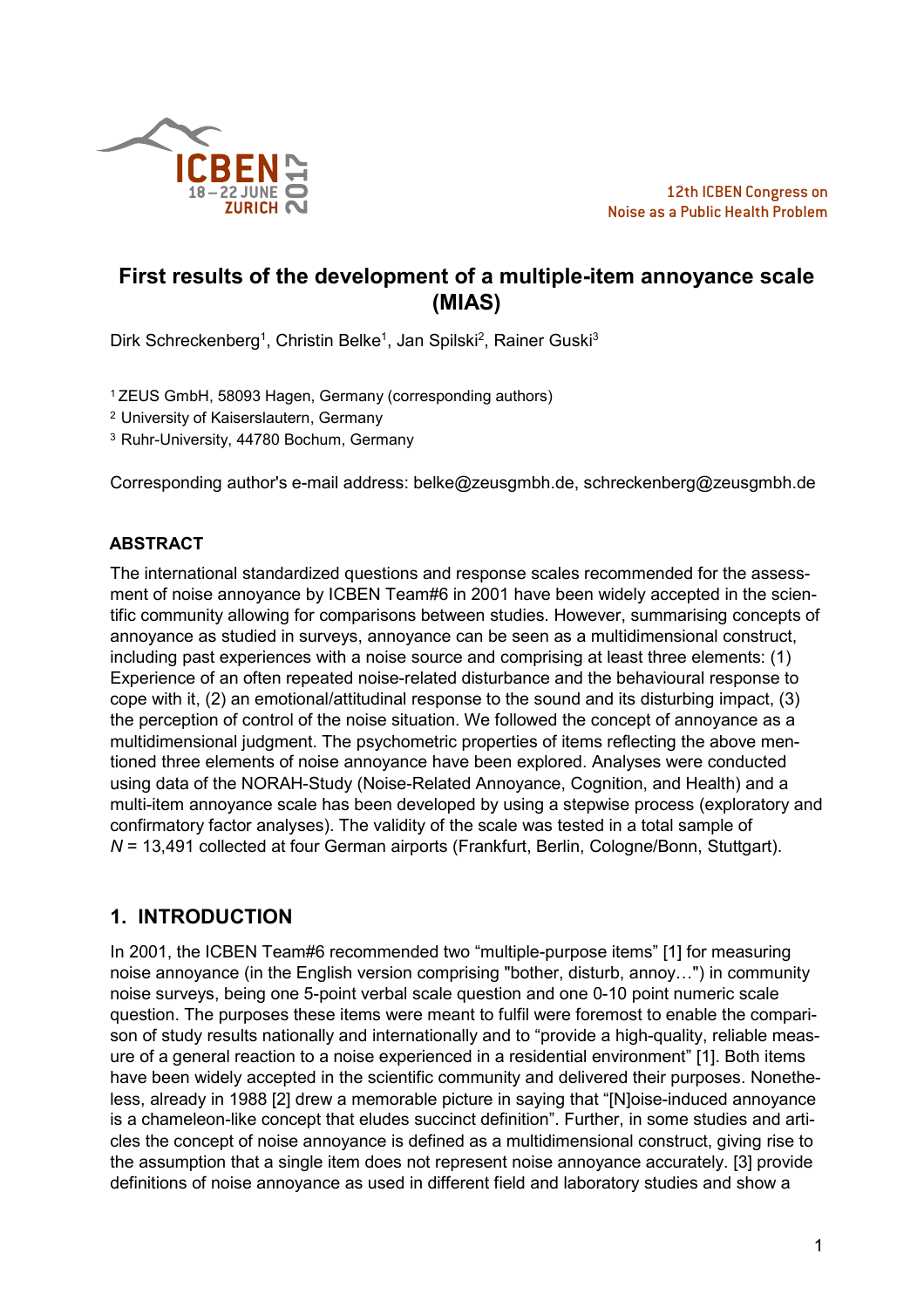wide range of understanding of the concept of noise annoyance. This range includes noise annoyance defined as an emotion, an attitude or knowledge as well as a result of disturbance or rational decision. The authors conclude that noise annoyance is a "psychological concept which describes a relation between an acoustic situation and a person who is forced by noise to do things he/she does not want to do, who cognitively and emotionally evaluates this situation and feels partly helpless", therefore defining noise annoyance as a "multifaceted concept". In a recently published WHO review [4] define annoyance as a "complex response" which consists of "an often repeated disturbance due to noise [...] and is often combined with behavioral responses in order to minimize disturbances". Also, noise annoyance is both an attitudinal and a cognitive response. In a slightly different approach [5] identified noise annoyance as one dimension of a general noise reaction. Further dimensions are activity disturbance as well as feelings of fear and anxiety.

We arque that a multi-item noise annoyance scale implies the different facets of noise annoyance as described above. Further, the multi-item scale leads to a better differentiation between the different parts of noise annoyance that might be differently associated with acoustical and non-acoustical factors [2]. In his model of noise annoyance Stallen [6] conceptualise annoyance as a psychological stress response to noise (stressor) with the primary appraisal of the degree of sound-induced disturbances and the secondary appraisal of resources to cope with noise (perceived control). Following this model one would expect the disturbance part of annoyance to be higher correlated with acoustical indicators of noise exposure and the nonacoustical factors, in particular those referring to the perception of control of the noise situation (e.g. noise sensitivity, perceived predictability of the noise, trust in authorities, perceived fairness, see [6] for a detailed discussion) to be higher correlated with the annoyance aspect of perceived control or the capacity to cope with noise. In line with this, it is assumed that changes in annoyance over time [7] and/or the impact of stepwise changes in noise exposure on annoyance [8] might be better explained by analysing changes of the different aspects included in the multi-dimensional annoyance construct that is operationalised by a multi-item annoyance scale. Still, the multi-item scale is not meant to replace the single annoyance items recommended by ICBEN [1], but is thought to be a comprehensive supplement.

We believe that the multidimensional construct of noise annoyance comprises (1) the experience of repeatedly occurring noise-related disturbances and the behavioural response to cope with it, (2) an emotional/attitudinal response to the sound and its disturbing impact, (3) the perception of loss of control of the noise situation, or in other words, the perceived lack of capacity to cope with noise. To develop a multi-item annoyance scale that is meant to assess these different dimensions of noise annoyance we conducted analyses using data of the NORAH-Study (Noise-Related Annoyance, Cognition, and Health). Within this research initiative the impact of transportation noise on noise annoyance and HQoL (Work package 1, WP1) has been studied. NORAH-WP1 includes a panel study at Frankfurt Airport (FRA) on the impact of aircraft noise on annoyance, reported sleep disturbances and HQoL with measurements before (2011) and repeatedly after (2012, 2013) the opening of a new (fourth) runway (runway Northwest) and the implementation of a ban on night flights from 11pm to 5am (both in October 2011). Furthermore, WP1 entails cross-sectional studies in the vicinity of the airports Berlin-Brandenburg (BER) in 2012, Cologne/Bonn (CGN) and Stuttgart (STR), the latter two in 2013.

## **2. METHODS**

### **2.1. Study design and samples**

The study area around Frankfurt Airport was curtailed by the "envelope" of the 40 dB contours of the continuous aircraft sound levels for daytime (*Lp*Aeq,06-22h) and night-time (*Lp*Aeq,22-06h).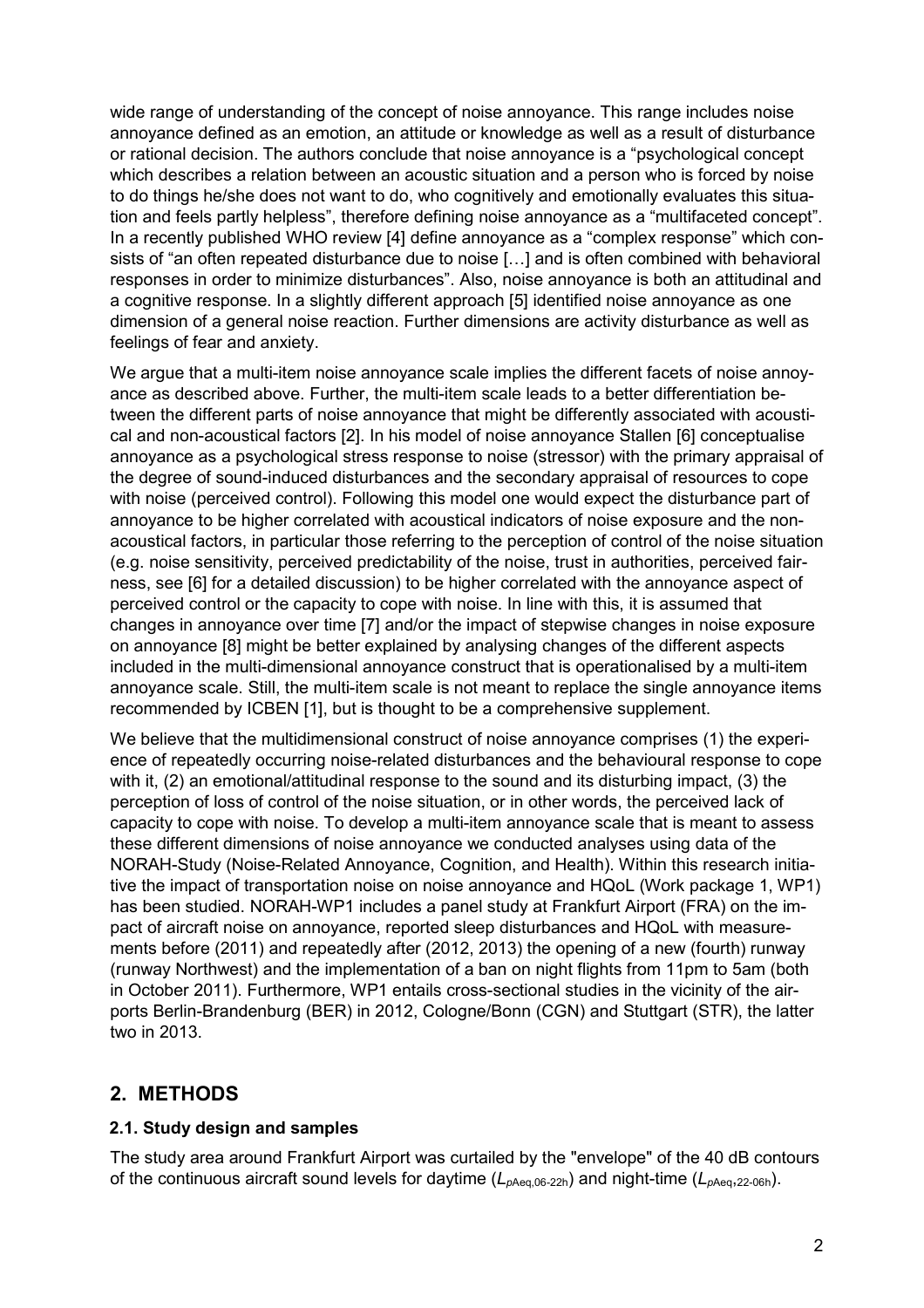Within this area adult residents were randomly sampled from population registries in 2011 with (1) aircraft sound levels (2.5 dB classes of the maximum of *Lp*Aeq,06-22h and *Lp*Aeq,22-06h calculated for 2007) and (2) the change in aircraft sound exposure, i.e. the difference between addressrelated estimated *Lp*Aeq,24hrs as predicted for 2020 and *Lp*Aeq,24hrs of 2007, categorized in three groups (increase in *Lp*Aeq,24hrs > 2 dB, decrease in *Lp*Aeq,24hrs > 2 dB, change within the range of ± 2 dB) as strata. Telephone numbers available from telephone registration were assigned to the sampled residents to enable telephone interviews as the main mode of survey. The continuous sound levels used for stratum and to define the perimeter of the study region were calculated for the residential address of each participant and refer to the air traffic of the six busiest months of the year 2007. Similarly, the sound levels predicted for 2020 refer to the six busiest months in 2020. See [9] for more information about the address-related estimation of aircraft sound levels in the NORAH study.

The cross-sectional study designs for the other airports BER, CGN, and STR follow the described design at Frankfurt Airport concerning the stratified random sampling with aircraft sound levels as stratum. The airports CGN and STR belong to the category of 'low-rate-ofchange' (LRC) airports, i.e. there is no indication of a step change in aircraft noise exposure three years before and after the survey [10]. The surveys at CGN and STR took place in 2013. The airport BER like the airport FRA is a 'high-rate-of-change' airport before expected changes. That is, the regional airport Berlin-Schoenefeld was expected to be extended to the international BER (new runway and terminals). In the beginning of the NORAH study, the opening of BER was expected for 2012, but for several technical and organisational reasons the new airport did not open during the whole period of the NORAH study (2011 – 2015). The 'before measurement' at the airport BER took place in 2012. Table 1 depicts the samples at the four airports.

| Airport    |      | Year of measurement / |      | Gender   | Age |                               |      |             |
|------------|------|-----------------------|------|----------|-----|-------------------------------|------|-------------|
|            |      | sample size           |      |          |     | (in last year of measurement) |      |             |
|            | 2011 | 2012                  | 2013 | % female | Min | Max                           | Med. | M (SD)      |
| <b>FRA</b> | 9244 | 4867                  | 3508 | 53.5     | 20  | 98                            | 54   | 54.6 (14.6) |
| <b>BER</b> |      | 5548                  |      | 52.1     | 18  | 100                           | 60   | 57.9 (15.5) |
| <b>CGN</b> |      |                       | 2955 | 51.5     | 18  | 95                            | 60   | 58.7 (16.2) |
| <b>STR</b> |      |                       | 1979 | 50.5     | 18  | 97                            | 60   | 58.5 (15.7) |

**Table 1:** Samples of NORAH surveys at the airports Frankfurt (FRA), Berlin-Brandenburg (BER), Cologne/Bonn (CGN), and Stuttgart (STR)

The development and psychometric testing of the aircraft noise annoyance scale was done with data of the FRA sample after the changes at the airport in the most recent measurement in 2013. In addition, the construct validity of the developed scale was tested with the data of the samples at the other airports. Due to item nonresponse the sample sizes for the tests of validity is *n* = 3459 for the FRA sample, *n* = 5271 for the BER sample, *n* = 2869 for the CGN sample, and 1892 for the STR sample (total *N* = 13491).

### **2.2. Procedure**

The participants of the panel study at the airport FRA were sampled in spring 2011. The sampling of the participants at the airport BER was done in spring 2012, the sampling for CGN and STR in summer 2013. All sampled residents received a cover letter to inform about the study and invite to participate in telephone interviews or optional online surveys with the same questionnaire. The first measurement at FRA was done in summer and autumn of 2011 and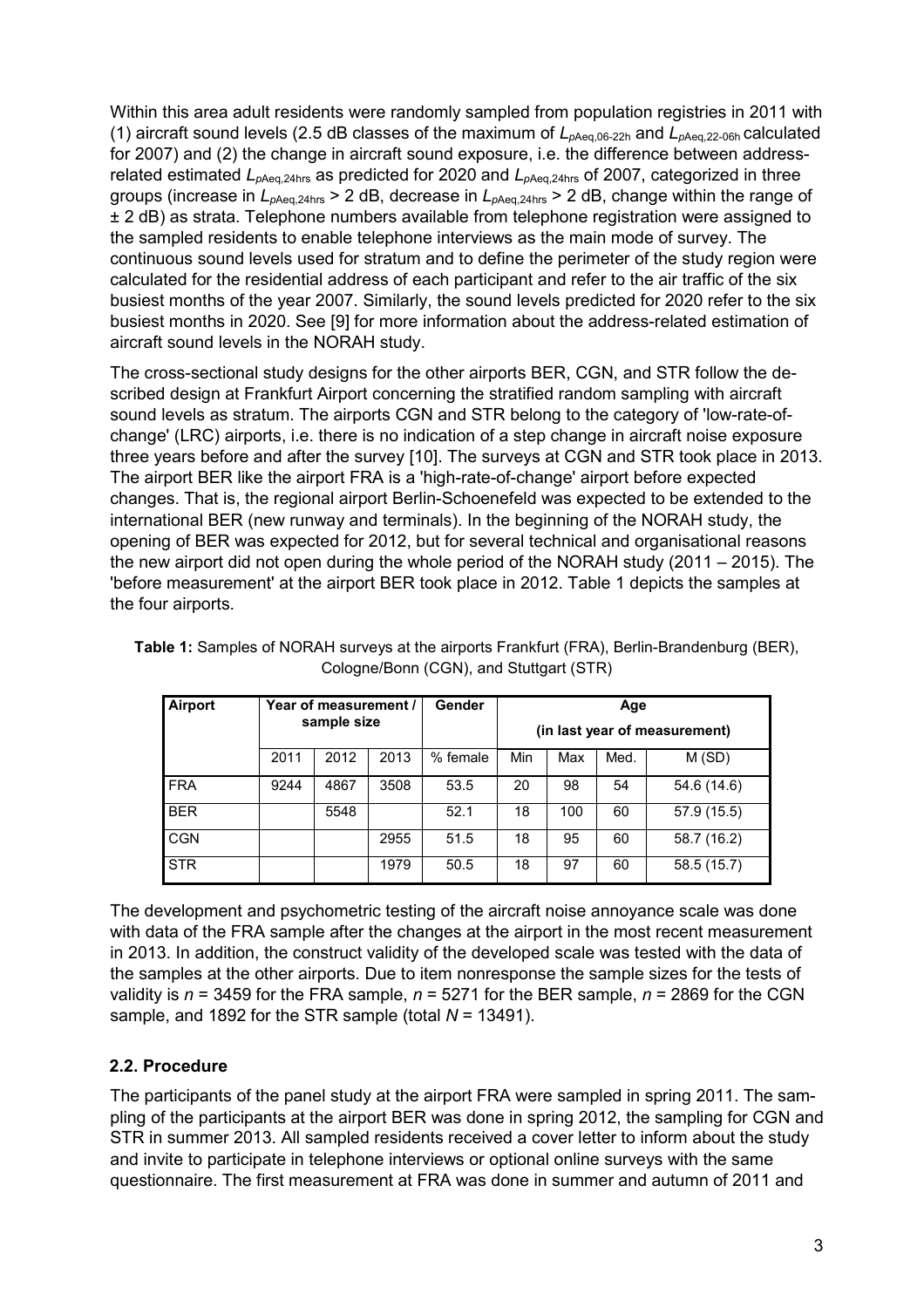finished before the opening of the runway Northwest on 21 October 2011. Repeated measurements were carried out in summer/autumn of 2012 and again in 2013 (see also [11], [12]). The measurement at BER took place from May to August 2012, the ones around CGN and STR between August and December 2013. The sampling and data management was supervised and certified by each responsible agency for data protection.

## **2.3. Noise exposure**

The exposure to sound levels for each participant's residential address (continuous and mean maximum sound levels of aircraft, railway and road traffic) was calculated for a 12 months period from October to September for each survey wave for daytime, evening and night-time and for 24 hours. For the assessment of aircraft sound levels the German calculation method AzB 2008 was used. The average sound levels of railway and road traffic were determined based on the methods for calculation used for EU noise mapping [9]. For the analyses in this study the  $L_{den}$ , and the  $L_{pA}$ <sub>eg</sub> for 24 hours, at daytime (6am – 10pm), and night-time (10pm – 6am) as indicators of aircraft sound exposure were used.

### **2.4. Questionnaire**

In all surveys at every airport the questionnaires included the assessment of disturbances and annoyance to aircraft noise and other transportation noise (railway, road traffic), health-related mental and physical quality of life (HQoL), potential co-determinants of annoyance (e.g. noise sensitivity, attitudes towards the source), questions concerning residential conditions (e.g. sound insulation, window type and position) and demographics. In the analyses described in this contribution *aircraft noise annoyance* was assessed with the ICBEN 5-point scale according to the ICBEN recommendation [1]. Table 2 shows all items initially used in the analyses.

## **2.5. Statistical analyses**

The multiple item aircraft noise annoyance scale was developed and tested with regard to its psychometric quality (construct validity, reliability) in a stepwise process using data of the last measurement in 2013 of the FRA panel sample. Explorative factor analysis (EFA), second order confirmatory factor analysis (CFA), and the calculation of Cronbach's alpha were conducted.

First, a list of 21 items was submitted to an initial EFA (principle axis factoring (PAF) with oblique rotation conducted in SPSS) in order to select items. The item selection aimed at maximising parsimony and achieving a number of items below 10 for the assessment of the components of noise annoyance as identified by [3] and [4]. After this step, the selected set of items was submitted to a final EFA in order to examine the factor structure.

This was followed by the conduction of second order CFA in Mplus with one, two, and three factors with and without correlated error terms. The CFA were carried out with robust maximum likelihood estimation (MLR) and imputation of missing values with the FIML algorithm (full information maximum likelihood estimation). In the second order CFA a general aircraft noise annoyance score including the sub-dimensions 'experience of aircraft noise-related disturbances', annoyance (the ICBEN annoyance item), and 'lack of coping capacity' was modelled in accordance with the definition by [3] and [4] in order to test the construct validity and reliability of the annoyance scale. Five CFA versions were modelled: (1) with one annoyance factor including all items (CFA-1), a hierarchical structure with two factors (F1 'disturbances', F2 'lack of coping capacity') (2) without error terms (CFA-2) and (3) with correlated error terms (CFA-3), and a hierarchical structure with three factors (F1 'disturbances', F2 'annoyance, ICBEN 5-point scale', F2 'lack of coping capacity'), again, (4) without (CFA-4),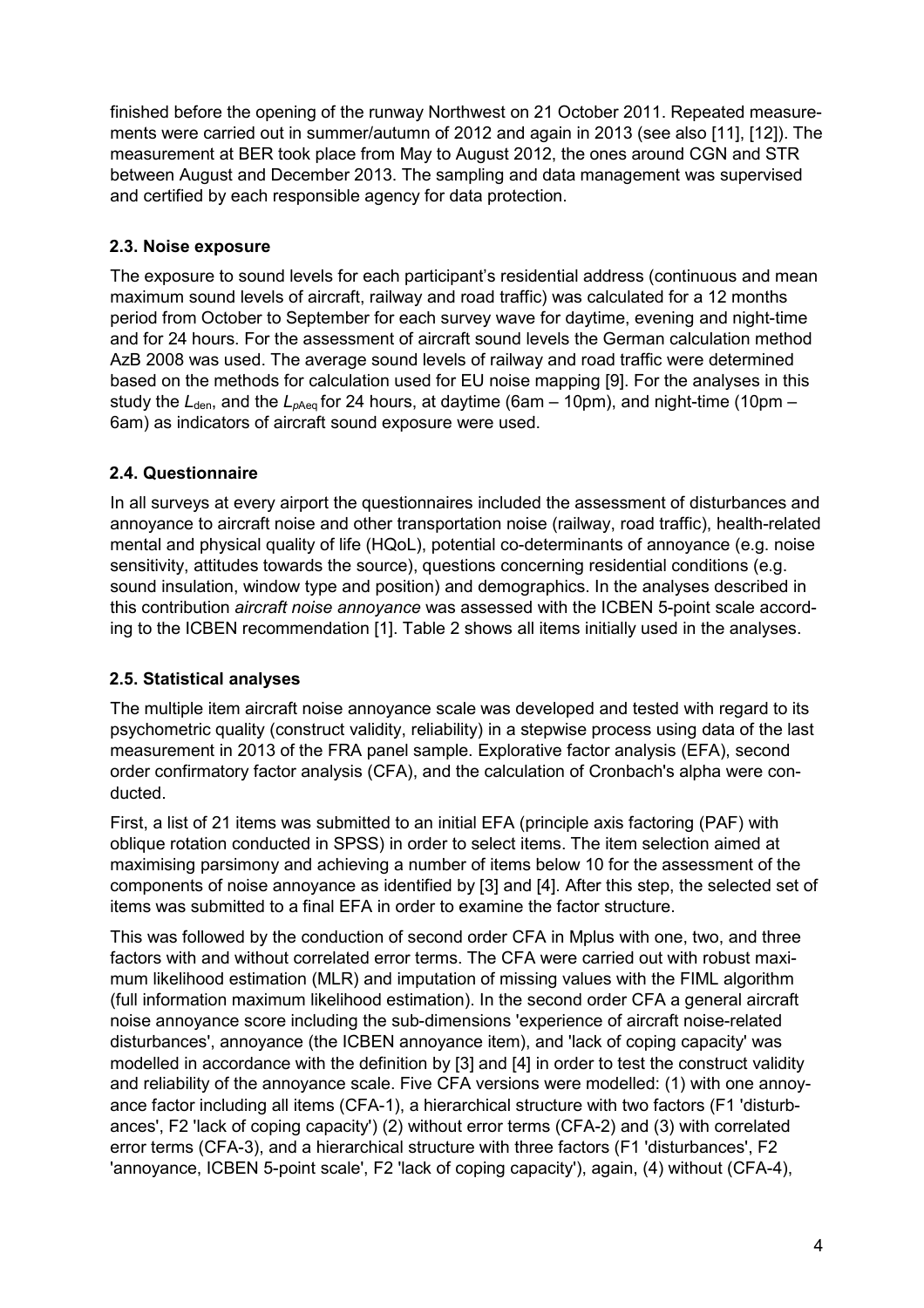and (5) with correlated error terms (CFA-5). Beside the test statistics for the CFA models, model fit was evaluated using (1) the comparative fit index (CFI) for which values above .90 indicate an acceptable fit and values of .95 and higher indicate a very good fit; (2) the root mean square error approximation (RMSEA) for which values of .05 and less indicate a very close fit, values of .08 and less still an acceptable close fit; (3) the standardized root mean square residual (SRMR) for which values below .10 are recommended – see e.g. [14] for an overview of the indices. The reliability of the latent constructs (the factors F1 and F2) was assessed with the composite reliability (CR) coefficient. The internal consistency of each set of items measuring together the constructs F1 and F2, respectively, was assessed with Cronbach's alpha. The convergent validity was ascertained with the average variance extracted (AVE) and the discriminant validity was evaluated by means of the Fornell-Larcker criterion (AVE > squared correlation with any other factor). CR values  $\geq 0.6$  and Cronbach's alpha value  $\geq 0.7$  indicate acceptable reliability of the factors. AVE values should be  $> 0.5$  for acceptable convergent validity (see [14] for a description of these indices and their recommended cut-off values).

In addition, the aircraft noise annoyance scale's construct validity was analysed by comparing the results gained with the FRA sample data with CFA results of data of the samples at the airports BER, CGN, and STR. Finally, the ICBEN annoyance item and the new developed aircraft noise annoyance score and its components were correlated with acoustical and nonacoustical factors known to be related to noise annoyance. This was done in order to evaluate the criterion validity of the annoyance assessment.

# **3. RESULTS**

### **3.1. Selection of items for the aircraft noise annoyance scale**

Table 2 lists the 21 items extracted from the questionnaire that were submitted to an initial EFA (principle axis factoring, PAF, with oblique rotation). The item list was pre-selected and the items preliminarily grouped by content in categories mentioned by [3] and [4]. As criteria for item selection results of the initial EFA analysis referring to measures of sample adequacy (MSA), communalities and factor loading were used in addition to selection by content. For example, during the process of item selection it was decided to only include disturbances at daytime and exclude items of reported sleep disturbances, although the EFA results would suggest including these items. One of the reasons for the exclusion was that at the different airports studied in NORAH-WP1 there are different regulations/restrictions of flight operations at night-time. Thus, an annoyance score including reported sleep disturbances would mean a different psychological concept at different airports.

Finally, a set of six items plus the ICBEN annoyance item was again submitted to an EFA. The Kaiser-Meyer-Olkin coefficient (KMO = 0.856) and the Bartlett test ( $\gamma^2$  = 14523.97, df = 15, p < .001) indicate the adequacy of the included items. The EFA extracted one factor (eigenvalue > 1) that explains 65.8% of variance. Forcing EFA to extract 2 factors (in addition the ICBEN annoyance item) revealed an explained variance of 81.1%. The two identified factors can be labelled according to the components of noise annoyance mentioned in [4] as 'experience of aircraft noise-related disturbances (F1)' and 'perceived lack of coping capacity (F2)'. Table 3 shows the factor loadings of the included items (without the ICBEN annoyance item). The EFA results suggest a hierarchical factor structure of the components of the multiple aircraft annoyance scale which is tested by means of confirmatory factor analysis (CFA).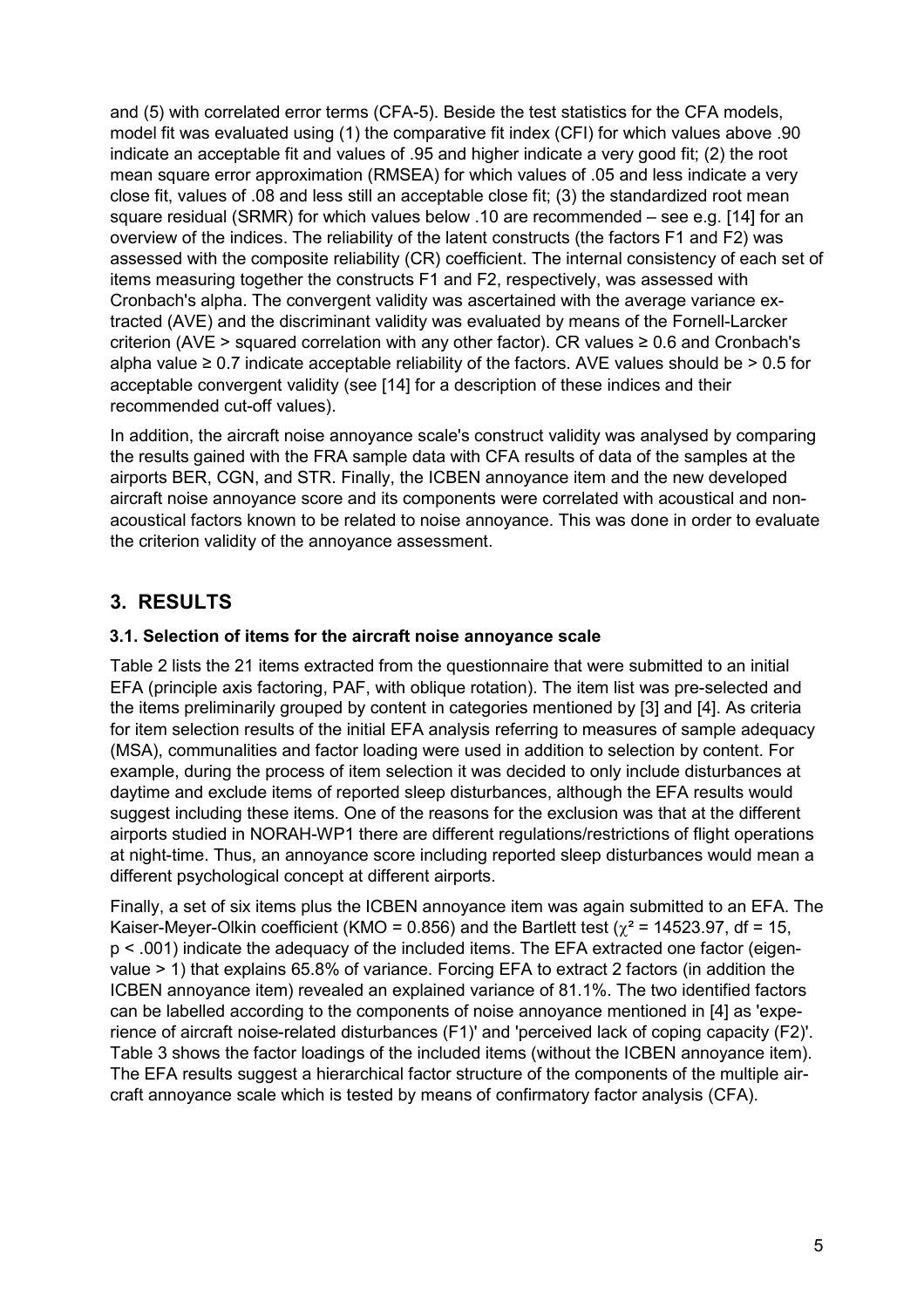| <b>Experience of aircraft noise-re-</b><br>lated disturbances                                                                                                                                                                                                                                                                                                                                                                                                                                             | Affective evaluation,<br>attitudes                                                                                                                                                                                                                                                                                                                                                                                                                                                                                                                                                                                                                                                                 | Perception of loss in control,<br>lack in coping capacity                                                                                                                                                                                                                                                                                                                                                                                                                                                                                                              |  |  |
|-----------------------------------------------------------------------------------------------------------------------------------------------------------------------------------------------------------------------------------------------------------------------------------------------------------------------------------------------------------------------------------------------------------------------------------------------------------------------------------------------------------|----------------------------------------------------------------------------------------------------------------------------------------------------------------------------------------------------------------------------------------------------------------------------------------------------------------------------------------------------------------------------------------------------------------------------------------------------------------------------------------------------------------------------------------------------------------------------------------------------------------------------------------------------------------------------------------------------|------------------------------------------------------------------------------------------------------------------------------------------------------------------------------------------------------------------------------------------------------------------------------------------------------------------------------------------------------------------------------------------------------------------------------------------------------------------------------------------------------------------------------------------------------------------------|--|--|
|                                                                                                                                                                                                                                                                                                                                                                                                                                                                                                           |                                                                                                                                                                                                                                                                                                                                                                                                                                                                                                                                                                                                                                                                                                    |                                                                                                                                                                                                                                                                                                                                                                                                                                                                                                                                                                        |  |  |
| In the last 12 months aircraft noise<br>has disturbed<br>I-1. during communication, when<br>using the phone at home<br>when listening to the radio and<br>$1-2.$<br>watching TV<br>when reading and concentrat-<br>I-3.<br>ing<br>when having visitors at home<br>I-4.<br>when staying and/or recover-<br>I-5.<br>ing outdoors<br>when falling asleep<br>I-6.<br>during the night<br>$1-7.$<br>when awakening<br>I-8.<br>$(1)$ not at all, $(2)$ slightly, $(3)$ moder-<br>ately, (4) very, (5) extremely | I-9. ICBEN 5-point aircraft noise<br>annoyance<br>Expectations concerning impact of<br>air traffic on residential quality of<br>life:<br>Response scale: agree (1) not, (2) a<br>little bit, (3) moderately, (4) rather,<br>$(5)$ very<br>I-10. The air traffic leads to fall in<br>value of residence and proper-<br>ties<br>I-11. The air traffic spoils residents'<br>outdoor stay in the garden, on<br>the terrace or on the balcony.<br>Attributes of air traffic:<br>Response scale: agree (1) not, (2) a<br>little bit, (3) moderately, (4) rather,<br>$(5)$ very<br>Air traffic is<br>I-12. useful<br>I-13. dangerous for me<br>I-14. comfortable for users<br>I-15, environmental harmful | Perceived capability to cope with<br>noise:<br>Response scale: agree (1) not, (2) a<br>little bit, (3) moderately, (4) rather,<br>$(5)$ very<br>I-16. I know that I can protect my-<br>self quite well against noise.<br>I-17. If it is too loud outside, I<br>simply close the windows, and<br>then I am no longer disturbed.<br>I-18. Sometimes, I really feel at the<br>mercy of the noise.<br>I-19. If it is very loud, I just mentally<br>switch off.<br>I-20. I do not hear the noise any-<br>more.<br>I-21. I have accepted the fact that<br>the noise is here. |  |  |

**Table 2:** Initial list of 21 items for the assessment of aircraft noise annoyance

**Table 3:** Results of EFA (PAF) with forced extraction of two factors

| <b>Item</b>                                                                                                      |                                                                     | <b>Factor</b>                                    |
|------------------------------------------------------------------------------------------------------------------|---------------------------------------------------------------------|--------------------------------------------------|
|                                                                                                                  | F1 -<br>(experience of air-<br>craft noise-related<br>disturbances) | $F2 -$<br>(perceived lack of<br>coping capacity) |
| (F1.1) In the last 12 months, aircraft noise has disturbed<br>during communication, when using the phone at home | 0.969                                                               |                                                  |
| (F1.2) In the last 12 months, aircraft noise has disturbed<br>when listening to the radio and watching TV        | 0.947                                                               |                                                  |
| (F1.3) In the last 12 months, aircraft noise has disturbed<br>when reading and concentrating                     | 0.799                                                               |                                                  |
| (F2.1) I know that I can protect myself quite well against<br>noise (recoded)                                    |                                                                     | 0.847                                            |
| (F2.2) If it is too loud outside, I simply close the windows,<br>and then I am no longer disturbed (recoded)     |                                                                     | 0.747                                            |
| (F2.3) Sometimes, I really feel at the mercy of the noise                                                        | 0.305                                                               | 0.515                                            |

### **3.2. CFA for aircraft noise annoyance assessed at Frankfurt Airport**

Table 4 shows indices of the CFA model fit. All in all, the indices in Table 4 indicate a sufficient model fit, in particular for the models CFA-3 and CFA-5. This suggests a hierarchical structure of the multi-dimensional annoyance concept with disturbances and lack of coping capacity forming the higher order construct 'annoyance'. The best model with regard the model fit indices is CFA-3 with the two factors F1 'disturbances' and F2 'lack of coping capacity' and correlated error terms. The second best one is CFA-5 that includes the ICBEN annoyance item in addition to the items of CFA-3 and, thus, lacks in parsimony (higher AIC value compared to CFA-3).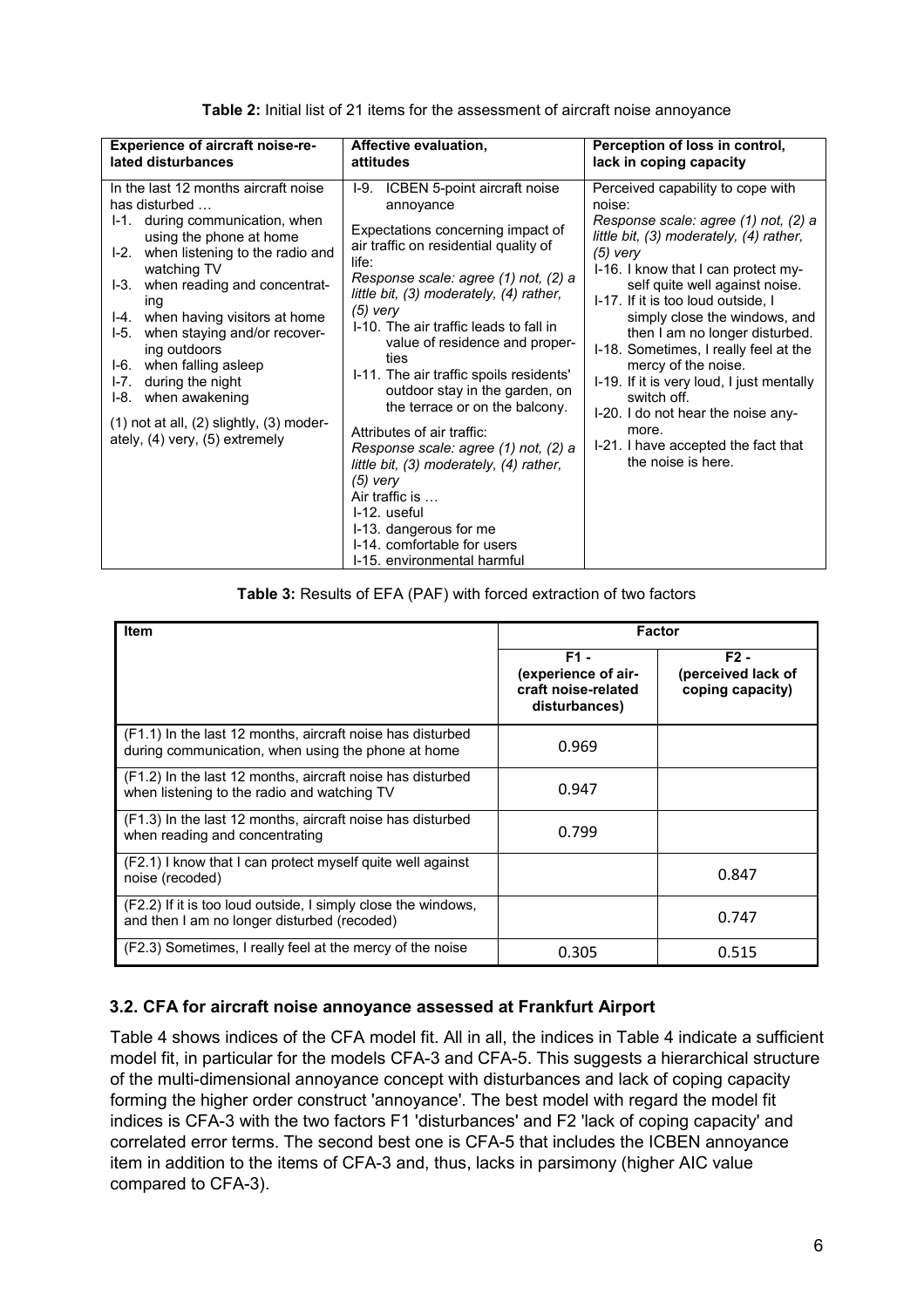**Table 4:** Fit indices of confirmatory factor analyses (CFA) – sample 'FRA' (n = 3.459)

| <b>CFA</b> | <b>Indicators</b>                                                          | $\chi^2$ | df | p       | <b>CFI</b> | <b>RMSEA</b><br>$(90\% \text{ Cl})$ | <b>SRMR</b> | AIC       |
|------------|----------------------------------------------------------------------------|----------|----|---------|------------|-------------------------------------|-------------|-----------|
| CFA-1      | MIAS, 1 factor                                                             | 1576.605 | 14 | < 0.01  | .877       | .180 (.172-.187)                    | .074        | 68240.053 |
| CFA-2      | MIAS, 2 factors<br>(F1, F2)                                                | 386.247  | 8  | < 0.001 | .961       | .117 (.107-.127)                    | .038        | 58504.907 |
| CFA-3      | MIAS, 2 factors<br>(F1, F2) with corre-<br>lated terms of error            | 21.717   | 6  | < 0.01  | .998       | .028 (.016-.040)                    | .008        | 58102.914 |
| CFA-4      | MIAS, 3 indicators<br>(F1, annoyance,<br>F2) without error<br>terms        | 564.114  | 13 | < 0.01  | .957       | $.111(.103-.119)$                   | .038        | 66902.593 |
| CFA-5      | MIAS, 3 indicators<br>(F1, annoyance,<br>F2) and correlated<br>error terms | 94.562   | 11 | < 0.01  | .993       | .047 (.038-.056)                    | .023        | 66380.843 |

*Note*.  $χ<sup>2</sup>$ : Chi square test, df: degrees of freedom, p = probability of error, CFI: comparative fit index, RMSEA: root mean square error of approximation, 90% CI = 90% confidence interval, SRMR: standardized root mean square residual values, AIC: Akaike information criterion.



**Figure 1:** Confirmatory factor analysis (CFA-5) of higher order multiple item score for aircraft noise annoyance (MIAS) as measured in sample at Frankfurt Airport in 2013 (n = 3459)

The reliability scores CR and Cronbach's alpha suggest a good reliability of the constructs (CR = .76 to .92 in models with correlated error terms), the AVE a good convergent validity (AVE = .52 to .79 in models with correlated error terms). The discriminant validity of the factors F1 and F2, according to the Fornell-Larckers-criterion, is good except for F2 in particular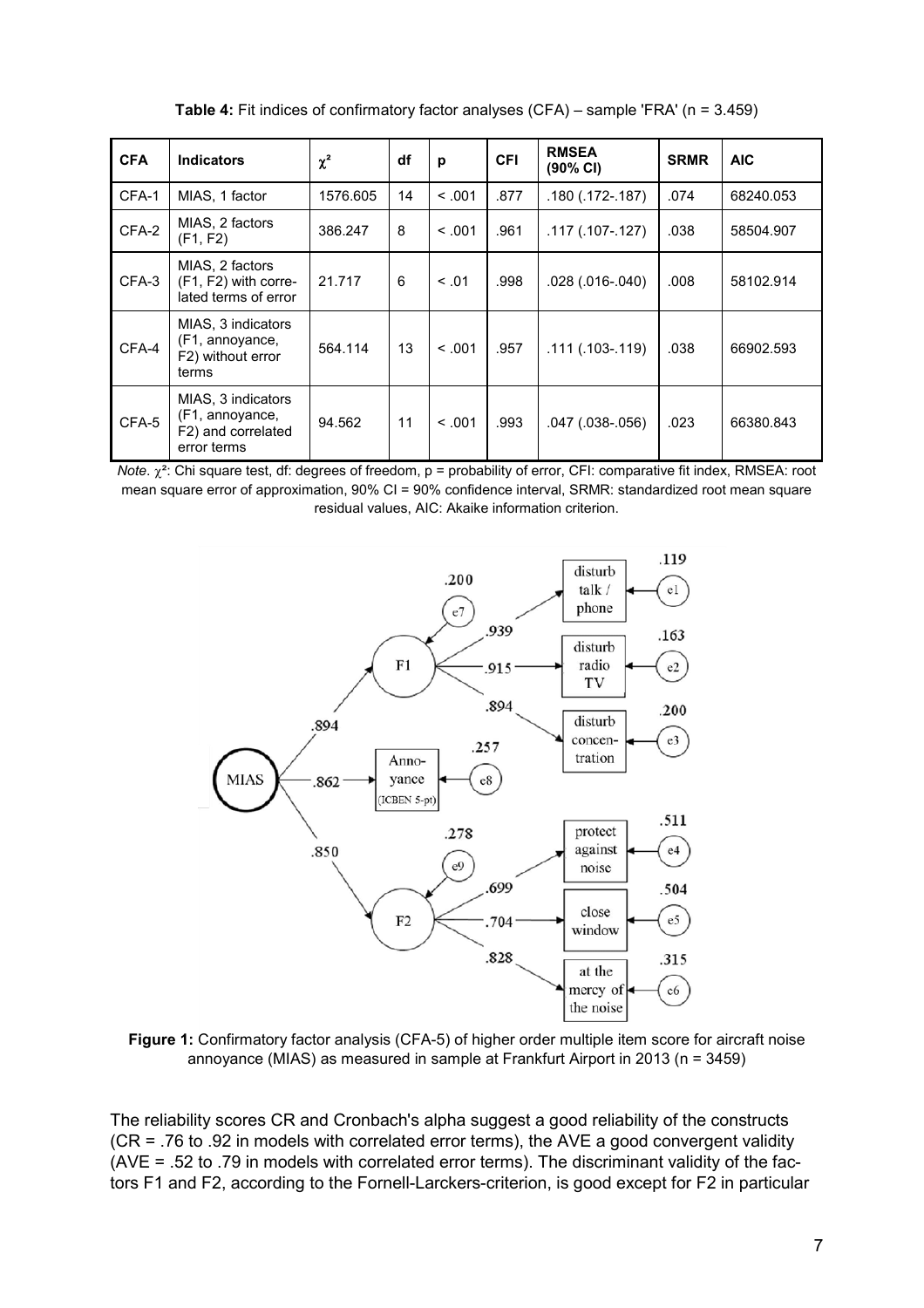in models with correlated error terms. However, this justifies the hierarchical structure, i.e. it indicates that both factors seem to belong to the same second order factor. Cronbach's alpha for the total MIAS (CFA-1) including items of the factors F1 and F2 and the ICBEN annoyance item is  $\alpha$  = .91 and  $\alpha$  = .89 without the ICBEN annoyance item.

Figure 1 depicts the model CFA-5 of multiple-item annoyance scale (MIAS) for aircraft noise annoyance including the factors F1 'disturbances', F2 'lack of coping capacity' and the ICBEN 5-point annoyance item.

## **3.3. Comparison of CFA results for aircraft noise annoyance at different airports**

Table 5 presents an overview of model fit values for CFA-3 (model with two factors) and CFA-5 (model with two factors and ICBEN annoyance item) for the samples at the airports FRA, BER, CGN, and STR.

| Fit                                 | $FRA (n = 3459)$    |                       | BER ( $n = 5271$ )  |                       | $CGN (n = 2869)$      |                        | $STR (n = 1892)$    |                     |
|-------------------------------------|---------------------|-----------------------|---------------------|-----------------------|-----------------------|------------------------|---------------------|---------------------|
| <b>indices</b>                      | CFA-3               | CFA-5                 | CFA-3               | CFA-5                 | CFA-3                 | CFA-5                  | CFA-3               | CFA-5               |
| $\chi^2$                            | 21.717              | 94.562                | 54.041              | 224.059               | 22.538                | 97.025                 | 21.505              | 90.982              |
| df                                  | 6                   | 11                    | 6                   | 11                    | 6                     | 11                     | 6                   | 11                  |
| p                                   | < 0.01              | < 0.01                | < 0.01              | < 0.01                | < 0.01                | < 0.01                 | < 0.01              | < 0.01              |
| CFI                                 | .998                | .993                  | .996                | .985                  | .998                  | .991                   | .996                | .984                |
| <b>RMSEA</b><br>$(90\% \text{ Cl})$ | .028<br>(.016-.040) | .047<br>$.038 - .056$ | .039<br>(.030-.049) | .061<br>$0.054 - 068$ | .031<br>$(.018-.045)$ | .052<br>$.043 - .062)$ | .037<br>(.021-.054) | .062<br>(.051-.074) |
| <b>SRMR</b>                         | .008                | .023                  | .012                | .036                  | .011                  | .033                   | .016                | .032                |
| <b>AIC</b>                          | 58102.91            | 66380.84              | 86879.02            | 100489.00             | 49174.85              | 56669.40               | 30895.69            | 36050.09            |

**Table 5:** Comparison of fit indices of CFA for the multiple-item aircraft noise annoyance scale (MIAS) conducted with data of the samples FRA, BER, CGN, and STR

*Note*. χ²: Chi square test, df: degrees of freedom, p = probability of error, CFI: comparative fit index, RMSEA: root mean square error of approximation, 90% CI = 90% confidence interval, SRMR: standardized root mean square residual values, AIC: Akaike information criterion.

**Table 6:** Parameters of CFA for MIAS conducted with data of the samples FRA, BER, CGN, and STR

| <b>Estimates (factor loading)</b> |  |                                  | <b>FRA</b> | <b>BER</b> | <b>CGN</b> | <b>STR</b> |
|-----------------------------------|--|----------------------------------|------------|------------|------------|------------|
| F1                                |  | <--- disturb talk/phone          | .939       | .908       | .926       | .922       |
| F1                                |  | <--- disturb radio. TV           | .915       | .909       | .924       | .919       |
| F <sub>1</sub>                    |  | <--- disturb concentration       | .894       | .888       | .892       | .858       |
| F <sub>2</sub>                    |  | <--- protect against noise       | .699       | .621       | .645       | .688       |
| F <sub>2</sub>                    |  | <--- close windows               | .704       | .621       | .652       | .629       |
| F <sub>2</sub>                    |  | <--- at the mercy of the noise   | .828       | .725       | .800       | .668       |
| $MIAS$ <--- $F1$                  |  |                                  | .894       | .883       | .857       | .945       |
|                                   |  | MIAS <--- Annovance, ICBEN 5-pt. | .862       | .738       | .814       | .737       |
| $MIAS$ <--- $F2$                  |  |                                  | .850       | .767       | .834       | .614       |

*Note. p* < .001 for all estimates. MIAS: multiple-item aircraft noise annoyance scale

The CFI and SRMR values suggest a very good model fit for both models at each airport. For all samples the RMSEA values indicate a very close fit for CFA-3 (RMSEA  $\leq$  .05) and a close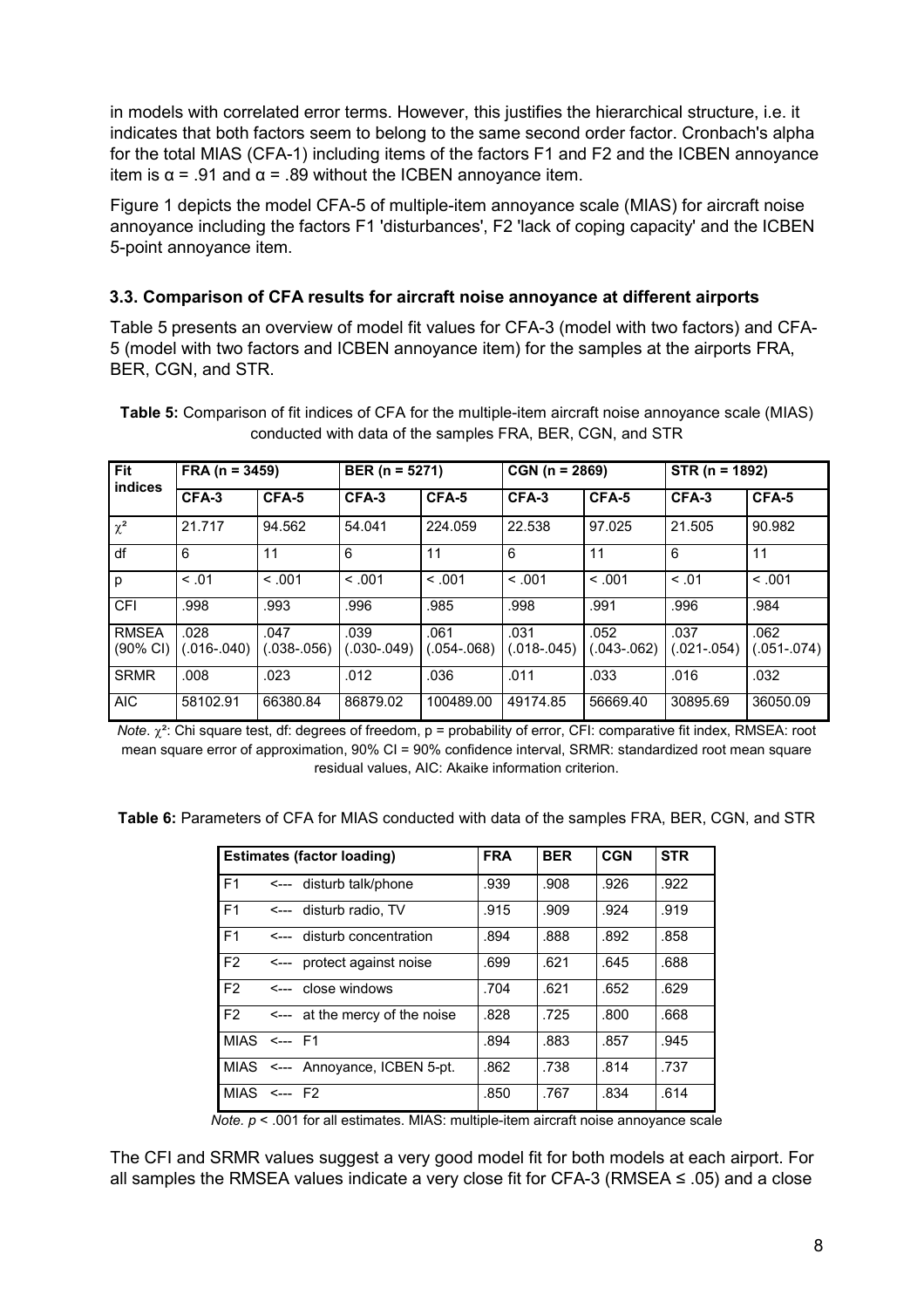fit in an acceptable range for CFA-5 (RMSEA  $\leq$  .08). This suggests that the hierarchical structure of MIAS has a satisfying construct validity beyond the sample at Frankfurt Airport, although for all models results of the  $\chi^2$ -Test indicate a statistically significant deviation of the empirical covariation matrix from the modelled one. The factor loading of the items on the factors F1 and F2 and the loadings of F1, F2 and the ICBEN annoyance item on the second order factor MIAS are in a similar range in the samples at the different airports, although, in detail, some differences can be observed (Table 6).

#### **3.4. Correlations of MIAS with acoustical, non-acoustical factors and further outcomes**

Earlier studies have shown that aircraft noise annoyance is associated with long-term average aircraft sound levels and non-acoustical factors such as noise sensitivity and attitudes towards the source or towards authority (e.g. [15]) as well as with sleep disturbances and with healthrelated quality of life (HQoL) (e.g. [16]). Therefore, comparisons of the correlation structure of aircraft noise annoyance as measured with the ICBEN 5-point item and with MIAS as the mean score of items reflecting the factors F1, ICBEN annoyance, and F2 were made. It was decided to calculate MIAS as an unweighted mean score because (1) the factor loadings in the samples at the different airports would suggest slightly different weights and (2) the loadings of the sub-constructs F1, ICBEN annoyance item, and F2 on MIAS would suggest weights within a similar range for summarising the three sub-constructs. Thus, for reasons of generalisability the calculation of MIAS was done unweighted.

| Indicators of<br>aircraft sound exposure | <b>MIAS - Aircraft</b><br>noise annoyance<br>score | Annoyance<br>(ICBEN 5-pt.<br>scale) | F1 - annoyance<br>(disturbances) | F2 - annoyance<br>(lack of coping<br>capacity) |
|------------------------------------------|----------------------------------------------------|-------------------------------------|----------------------------------|------------------------------------------------|
| $L_{pAeq,06-22h}$                        | .453                                               | .466                                | .499                             | .278                                           |
| $L_{pAeq,22-06h}$                        | .405                                               | .425                                | .455                             | .237                                           |
| $L_{pAeq,24hrs}$                         | .451                                               | .466                                | .498                             | .276                                           |
| $L_{den}$                                | .444                                               | .463                                | .490                             | .269                                           |
| Disturbance falling asleep               | .717                                               | .669                                | .688                             | .563                                           |
| Disturbance night sleep                  | .555                                               | .502                                | .533                             | .441                                           |
| Disturbance - awaken in morning          | .759                                               | .739                                | .710                             | .603                                           |
| Air traffic is useful                    | $-.328$                                            | $-.294$                             | $-.271$                          | $-.303$                                        |
| Air traffic is dangerous for me          | .554                                               | .496                                | .511                             | .461                                           |
| Air traffic is comfortable for users     | $-.172$                                            | $-0.149$                            | $-137$                           | $-.166$                                        |
| Air traffic is environmental harmful     | .336                                               | .315                                | .275                             | .314                                           |
| Expectations conc. impact of air traffic | $-686$                                             | $-656$                              | $-588$                           | $-.601$                                        |
| Trust in authorities                     | $-465$                                             | $-.438$                             | $-371$                           | $-436$                                         |
| Perceived procedural fairness            | $-.351$                                            | $-.319$                             | $-.294$                          | $-.323$                                        |
| SF8 Physical Component Summary           | $-183$                                             | $-149$                              | $-181$                           | $-144$                                         |
| SF8 Mental Component Summary             | $-.319$                                            | $-.235$                             | $-267$                           | $-.309$                                        |
| Noise sensitivity (single item)          | .333                                               | .258                                | .238                             | .361                                           |

**Table 7:** Correlation of aircraft noise annoyance (MIAS and its components) with indicators of aircraft sound exposure (sample FRA, *n* = 3506 – 3508)

*Note*. *L<sub>pAeq</sub>* = continuous sound level averaged over 12 months, *p* ≤ .001 for all correlation coefficients.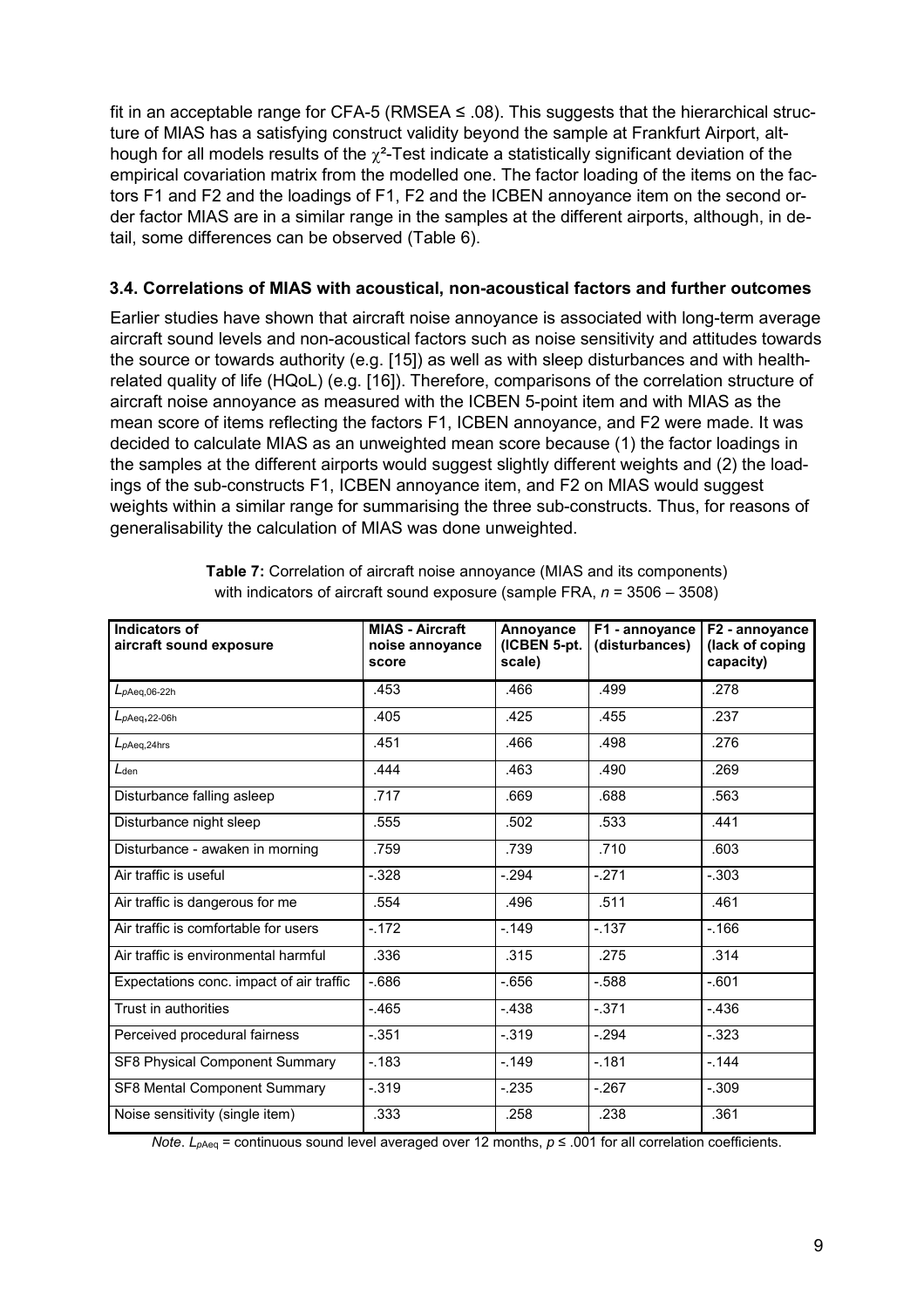The correlations are shown in Table 7. Both, MIAS and the ICBEN annoyance item, are correlated with indicators of aircraft sound exposure in a similar range, although the correlation coefficients of the ICBEN annoyance item with the vast majority of the exposure indicators are slightly higher than those of MIAS (Table 7). Highest correlation coefficients are observed for the factor F1 'disturbances'. The correlations of F2 'lack of coping capacity' with the exposure indicators are lower compared to the other annoyance components.

Table 7 shows that MIAS and the ICBEN annoyance item correlate with non-acoustical factors with quite similar effect size. However, whereas the ICBEN annoyance item correlates a little bit higher with aircraft sound level indicators, MIAS correlates slightly higher with the nonacoustical factors than the ICBEN annoyance item. As expected, the factor F1 'disturbances' (at daytime) correlates somewhat higher with sleep disturbances than factor F2. Furthermore, F1 correlates higher with the judgment of air traffic as dangerous, and with the physical HQoL than the factor F2. The factor F2 'lack of coping capacity' correlates higher with other judgments and expectations concerning the air traffic, mental HQoL and noise sensitivity.

All in all, the correlation coefficients suggest a satisfying criterion validity of MIAS and the components F1 and F2 as in this study the structure of associations with acoustical and nonacoustical factors are altogether quite similar to that of the single ICBEN annoyance item and to what is known from literature. The differences observed in correlations of the factors F1 and F2 with acoustical and non-acoustical factors imply information that might help to improve the understanding of the concept of annoyance.

# **4. DISCUSSION & CONCLUSION**

The study aimed at developing a multi-item noise annoyance scale in order to meet the definition of noise annoyance as a multidimensional psychological construct. Taken aircraft noise annoyance as an example, the developed scale was tested with regard to its psychometric quality. The analyses were done with data on community responses to transportation noise collected in the years 2012 and 2013 at the four German airports Frankfurt, Berlin-Brandenburg, Cologne/Bonn, and Stuttgart within the frame of the NORAH research initiative (Noise-Related Annoyance, Cognition, and Health). The intention was to develop and test a reliable and valid parsimony scale including a number of less than 10 items to allow its use in field studies. [3]-[4] defined three aspects of noise annoyance: (1) the experience of occurring disturbances and behavioural coping response, (2) an emotional/attitudinal response to the sound and its disturbing impact, (3) the lack of capacity to cope with noise. Six items plus the ICBEN 5-point annoyance item were selected and their factorial structure analysed.

The second order multiple-item aircraft noise annoyance scale (MIAS) consisting of the two factors F1 ('experience of aircraft noise-related disturbances'), F2 ('perceived lack of coping capacity') and the single ICBEN 5-point annoyance item was found to be a reliable scale of satisfying construct and criterion validity across surveys at different German airports. MIAS, modelled as one factor (CFA-1), has already a very good internal consistency according to Cronbach's alpha ( $\alpha$  = .91). Nevertheless, results of different CFA models suggest that the model fit improves considerably, when MIAS is modelled as a second order construct. In practice, this means that scores for F1 and F2 should be calculated before summarising these scores together with the ICBEN annoyance item to MIAS. From a statistically point of view, a higher order factor of annoyance consisting of the two factors F1 and F2 would be already a reliable and valid as well as a parsimonious construct. However, to continue the internationally standardised assessment of noise annoyance the inclusion of the single annoyance item(s) suggested by ICBEN [1] is still recommended. The ICBEN annoyance item used in this study to assess aircraft noise annoyance itself fits well into the factorial structure of MIAS. Moreover, the single ICBEN aircraft noise annoyance item was found to be an assessment of noise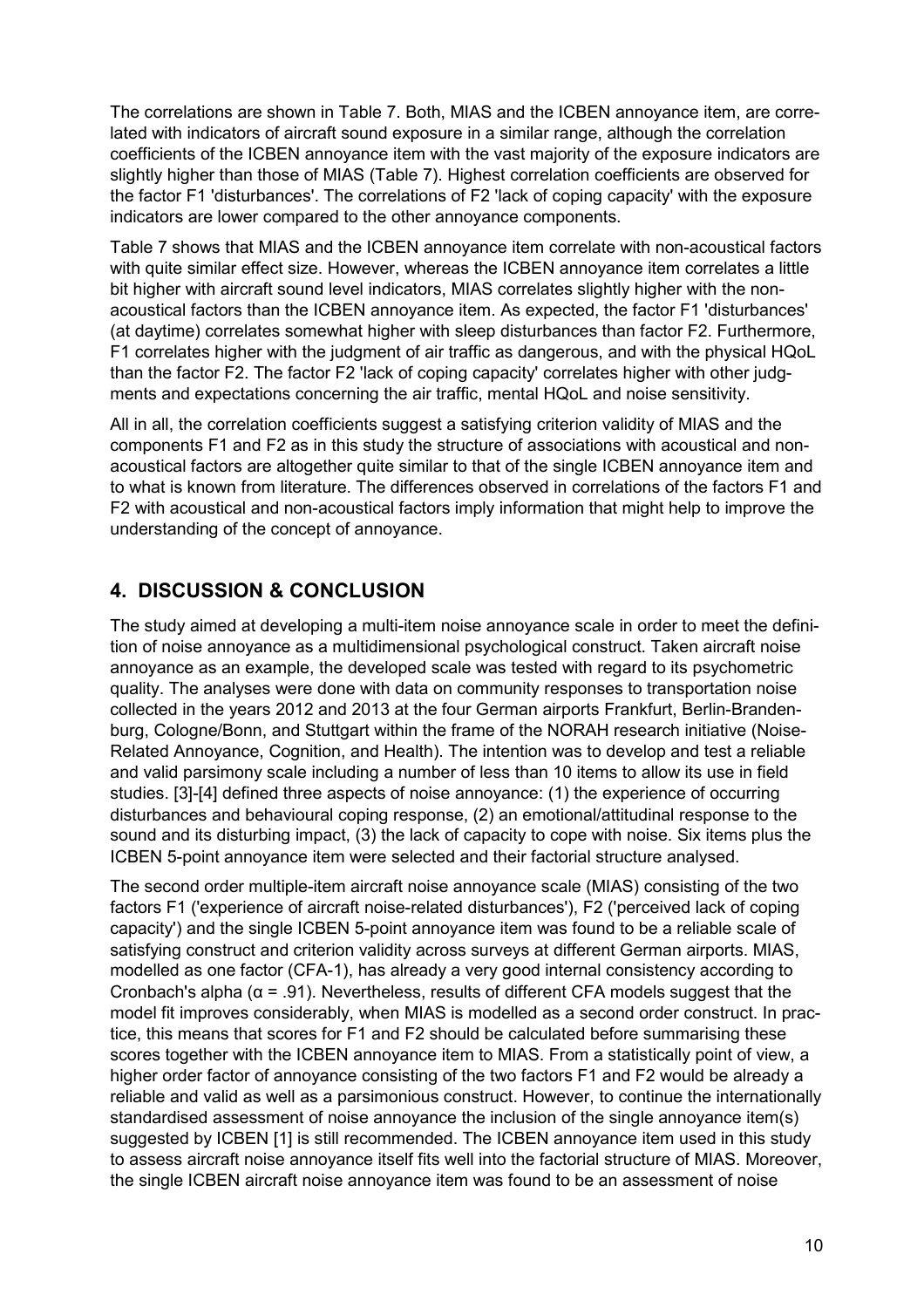annoyance of good criterion validity. That is, correlations of aircraft noise annoyance as measured with the single ICBEN 5-point annoyance item with acoustical and non-acoustical factors are of expected size and quite similar to those of MIAS.

MIAS fits with the concept of annoyance as a stress response to noise according to the stress concept of Lazarus as adopted by [6]. Factor F1, showing the highest correlation with exposure indicators among the components of MIAS, seem to reflect the primary appraisal of the stressor 'noise' and factor F2 (lack of coping capacity) the secondary appraisal of available coping resources. The correlation matrix concerning the non-acoustical factors suggests that the association between annoyance and the non-acoustical factors, in particularly the attitudes and noise sensitivity, refer more to the secondary appraisal, i.e. the capacity to cope with noise, which is in line with the noise annoyance model presented by [6]. The SF-8 score for physical well-being (PCS) is somewhat higher correlated with the factor F1 and the score for mental well-being (MCS) is slightly higher associated with the factor F2. This might indicate different mechanism of a mediation effect of noise annoyance (see [16]) on HQoL. Whereas repeatedly experienced sound-related disturbances might lead to physical arousals and hinder recovery from noise-induced (physiological) stress and, thus, impair, on a long-term level, physical health, mental well-being might be reduced because of the perception that one can't get rid of the noise. This might have implications for different noise control strategies either to improve mental or physical well-being. To study this in more detail is out of the scope of this contribution. Nevertheless, one of the advantage of the assessment of noise annoyance as a multiple-item second order construct is that it helps to understand the interrelations between different noise effects and, thus, might be more effective in the assessment of the impact of noise-related interventions (changes in exposure in terms of improvement due to noise abatement or worsening, e.g. due to expansion of infrastructure).

Another advantage of MIAS compared to a single annoyance item is that the association between noise annoyance and non-acoustical factors are often interpreted in terms of the nonacoustical factors engendering a response bias in annoyance judgments [2], sometimes even intentionally in order to foster activities of responsible authorities to reduce the noise. With a set of multiple items to assess annoyance this response bias is expected to be reduced and, in addition, different causes of different components of annoyance are more explicit.

The study has several limitations. First, all developmental work and analyses concerning MIAS has been done post-hoc, although theoretically driven. That is, the questionnaires and items were not developed for the construction of a multiple-item annoyance scale. In line with this, the aspect of affective reaction to the noise as mentioned by [3] could not be operationalised by items directly referring to emotional reactions as no explicit emotion-related item concerning aircraft noise was assessed. Instead, the ICBEN annoyance 5-point item was used as its own 'proxy' for an affective reaction to aircraft noise. In this study, the numerical 11-point scale recommended by ICBEN Team#6 was not used. Thus, it is unclear how this item would fit into the factorial structure of MIAS. Then, MIAS was developed only for one noise source, aircraft noise. The generalisability of MIAS to other noise sources has to be tested in future research. Finally, the items referring to the capacity to cope with noise (F2) were assessed non-source specific. As part of a source-specific annoyance assessment the items should be related to the specific noise source of interest.

### **Acknowledgements**

This study is part of the NORAH research initiative (Noise-Related Annoyance, Cognition, and Health) commissioned by the Environment & Community Center / Forum Airport & Region, Kelsterbach, Germany.